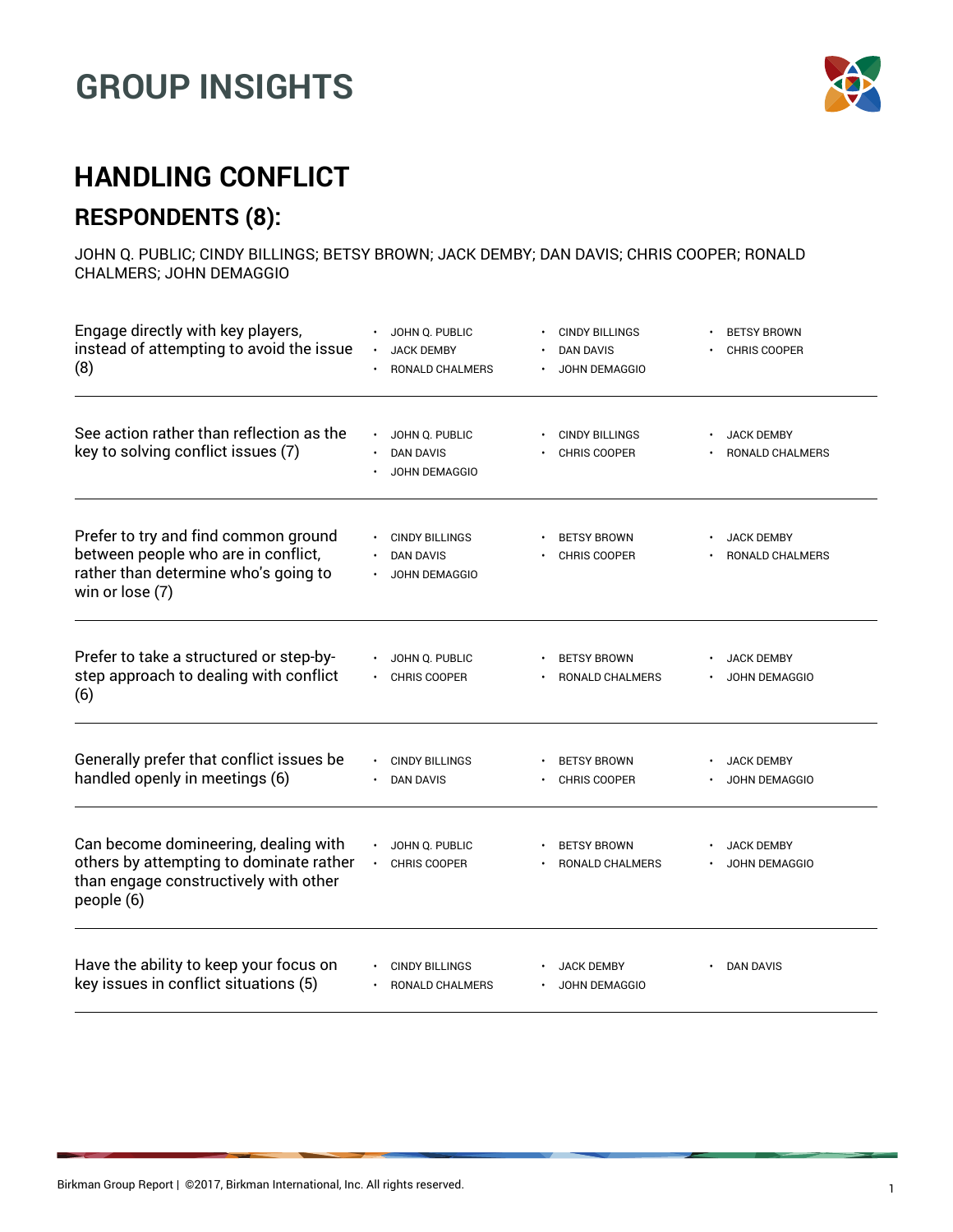

| Try to limit distractions when you are<br>focusing on the issue (5)                                                                             | JOHN Q. PUBLIC<br><b>DAN DAVIS</b>       | <b>CINDY BILLINGS</b><br>JOHN DEMAGGIO | <b>JACK DEMBY</b>   |
|-------------------------------------------------------------------------------------------------------------------------------------------------|------------------------------------------|----------------------------------------|---------------------|
| Make sure you know who is "in charge"<br>(4)                                                                                                    | JOHN Q. PUBLIC<br>RONALD CHALMERS        | <b>BETSY BROWN</b>                     | <b>CHRIS COOPER</b> |
| Don't push yourself to come up with a<br>structured approach for dealing with a<br>particular conflict. Start with a broad<br>outline (4)       | <b>CINDY BILLINGS</b><br>RONALD CHALMERS | <b>DAN DAVIS</b>                       | <b>CHRIS COOPER</b> |
| If you are involved in some formal<br>conflict management process, you can<br>be tempted to abandon it and try a less<br>organized approach (4) | <b>CINDY BILLINGS</b><br>RONALD CHALMERS | <b>DAN DAVIS</b>                       | <b>CHRIS COOPER</b> |
| Get advice and input from key<br>individuals who will be direct and<br>straightforward with you (4)                                             | JOHN Q. PUBLIC<br><b>JOHN DEMAGGIO</b>   | <b>CINDY BILLINGS</b>                  | <b>JACK DEMBY</b>   |
| Can run the risk of becoming<br>entrenched in your basic stance instead<br>of being open to other possibilities (4)                             | <b>CINDY BILLINGS</b><br>JOHN DEMAGGIO   | <b>JACK DEMBY</b>                      | <b>DAN DAVIS</b>    |
| Conflict can become an opportunity for<br>you to win, perhaps at the expense of<br>others (4)                                                   | JOHN Q. PUBLIC<br>RONALD CHALMERS        | <b>BETSY BROWN</b>                     | <b>CHRIS COOPER</b> |
| Can be too terse and direct with some<br>individuals, sometimes upsetting them<br>without realizing it (4)                                      | JOHN Q. PUBLIC<br><b>JOHN DEMAGGIO</b>   | <b>CINDY BILLINGS</b>                  | <b>JACK DEMBY</b>   |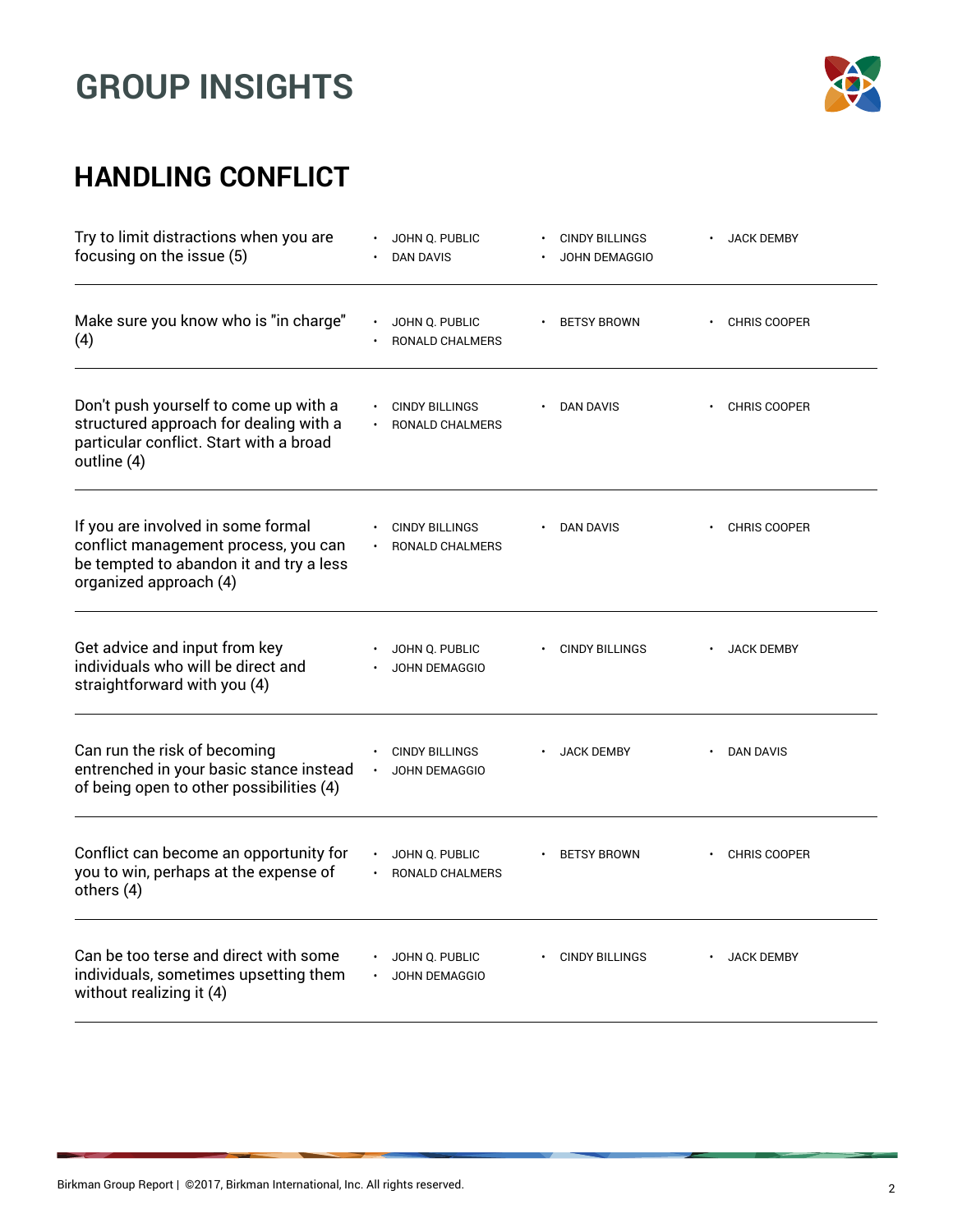

| Focus first on the key issues that are<br>"go-don't go" in nature, leaving the more<br>difficult ones until later (3)                                           | <b>CINDY BILLINGS</b> | <b>JACK DEMBY</b>   | <b>JOHN DEMAGGIO</b> |
|-----------------------------------------------------------------------------------------------------------------------------------------------------------------|-----------------------|---------------------|----------------------|
| Under pressure, can begin to see<br>ambiguity in what are fundamentally<br>simple issues (3)                                                                    | <b>BETSY BROWN</b>    | <b>DAN DAVIS</b>    | <b>CHRIS COOPER</b>  |
| Sound out the group as a whole, getting<br>a feeling for what they think collectively<br>(3)                                                                    | <b>BETSY BROWN</b>    | <b>JACK DEMBY</b>   | <b>JOHN DEMAGGIO</b> |
| Engage your competitiveness, to the<br>extent that this can be useful in dealing<br>with the conflict issue at hand (3)                                         | <b>BETSY BROWN</b>    | <b>CHRIS COOPER</b> | RONALD CHALMERS      |
| Like people to focus on the facts in<br>conflict situations and not allow their<br>feelings to get the better of them (3)                                       | <b>JACK DEMBY</b>     | <b>DAN DAVIS</b>    | <b>JOHN DEMAGGIO</b> |
| When you are involved in dealing with<br>conflict, you can become too concerned<br>about the extent to which your<br>popularity might be affected (3)           | <b>BETSY BROWN</b>    | <b>JACK DEMBY</b>   | <b>JOHN DEMAGGIO</b> |
| Can be too tempted to reduce issues to<br>black and white, even when this<br>constitutes an over-simplification (3)                                             | <b>CINDY BILLINGS</b> | <b>JACK DEMBY</b>   | <b>JOHN DEMAGGIO</b> |
| For the most part, you see the sources<br>of conflict as being fairly simple in<br>nature, and encourage people to focus<br>on and resolve those key issues (3) | <b>CINDY BILLINGS</b> | <b>JACK DEMBY</b>   | <b>JOHN DEMAGGIO</b> |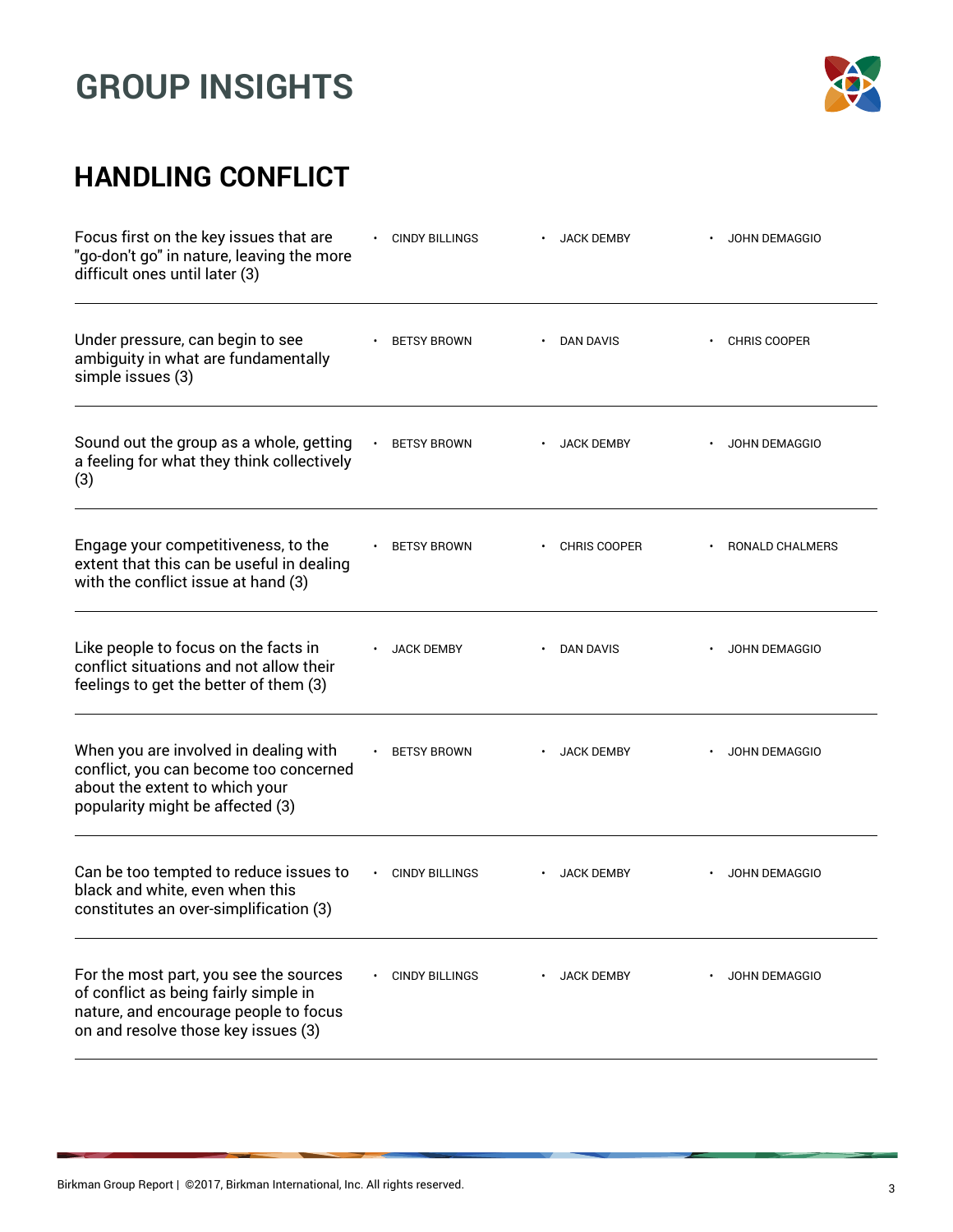

| Prefer to deal with conflict issues in a<br>low-key way, getting people to discuss<br>their differences rather than attempting<br>to dominate the situation (3) | <b>CINDY BILLINGS</b> | <b>DAN DAVIS</b>     | <b>RONALD CHALMERS</b> |
|-----------------------------------------------------------------------------------------------------------------------------------------------------------------|-----------------------|----------------------|------------------------|
| If possible, get away from the group for<br>at least a while and reconsider the<br>issues (3)                                                                   | JOHN Q. PUBLIC        | <b>DAN DAVIS</b>     | RONALD CHALMERS        |
| Can be too resistive in handling conflict<br>issues in a group setting (3)                                                                                      | JOHN Q. PUBLIC        | <b>DAN DAVIS</b>     | RONALD CHALMERS        |
| You believe that it's often the secondary<br>issues that cause conflict, and you like<br>to investigate those (3)                                               | JOHN Q. PUBLIC        | <b>BETSY BROWN</b>   | <b>CHRIS COOPER</b>    |
| A naturally authoritative person, you<br>find it easy to direct conflict situations,<br>even if other people try to dominate (3)                                | JOHN Q. PUBLIC        | <b>BETSY BROWN</b>   | <b>CHRIS COOPER</b>    |
| Can be inclined to see action, even<br>overly hasty action, as the definitive<br>answer to conflict resolution (2)                                              | <b>JACK DEMBY</b>     | <b>JOHN DEMAGGIO</b> |                        |
| Get advice and input from at least one<br>key person who understands your need<br>to feel respected (2)                                                         | <b>DAN DAVIS</b>      | <b>CHRIS COOPER</b>  |                        |
| Your feelings, particularly negative<br>feelings, can impede your ability to deal<br>effectively with conflict (2)                                              | DAN DAVIS             | RONALD CHALMERS      |                        |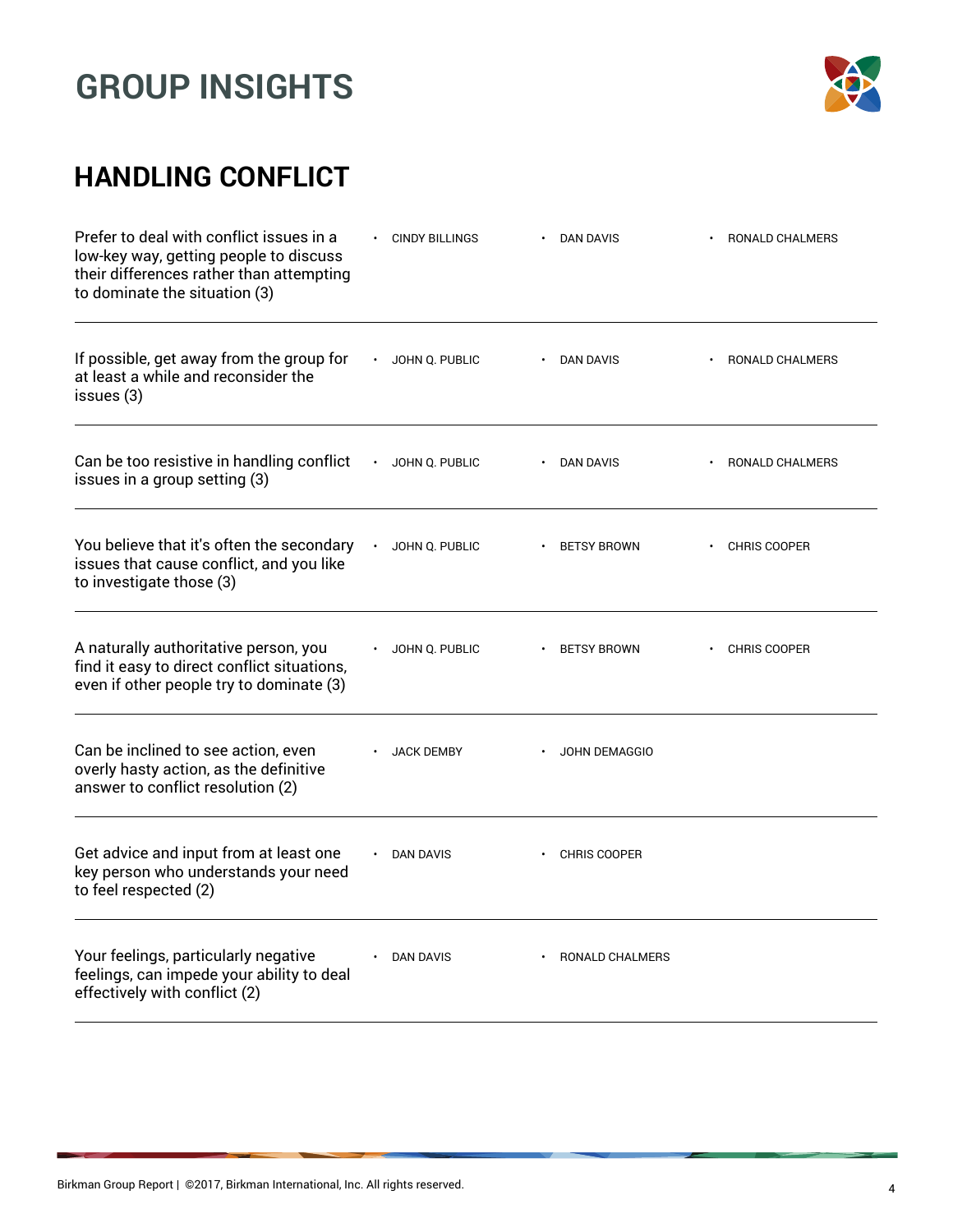

| If people are too forthright with you, you<br>can focus more on your hurt feelings<br>than the conflict issues (2)                             | <b>DAN DAVIS</b>  | CHRIS COOPER         |  |
|------------------------------------------------------------------------------------------------------------------------------------------------|-------------------|----------------------|--|
| If you sense your impatience for action<br>rising, take a brisk walk or some other<br>physical exercise and then go back to<br>the problem (2) | <b>JACK DEMBY</b> | <b>JOHN DEMAGGIO</b> |  |
| Work to create an atmosphere where<br>you feel that you and others are on the<br>same team (2)                                                 | <b>JACK DEMBY</b> | <b>JOHN DEMAGGIO</b> |  |
| If you are involved in some formal<br>conflict management process, you can<br>be tempted to follow that process too<br>rigidly (2)             | <b>JACK DEMBY</b> | <b>JOHN DEMAGGIO</b> |  |
| Have a structured plan for dealing with<br>the conflict, even though you may not<br>need to use it (2)                                         | <b>JACK DEMBY</b> | <b>JOHN DEMAGGIO</b> |  |
| Can become over-idealistic, seeking for<br>ideal rather than practical solutions (2)                                                           | <b>JACK DEMBY</b> | <b>JOHN DEMAGGIO</b> |  |
| Take time to consider matters where<br>possible; your decision-making tends to<br>be more effective if you are not rushed<br>(2)               | <b>DAN DAVIS</b>  | <b>CHRIS COOPER</b>  |  |
| Find someone who is not directly<br>involved and tell that person about your<br>feelings, particularly the negative ones<br>(2)                | <b>DAN DAVIS</b>  | RONALD CHALMERS      |  |